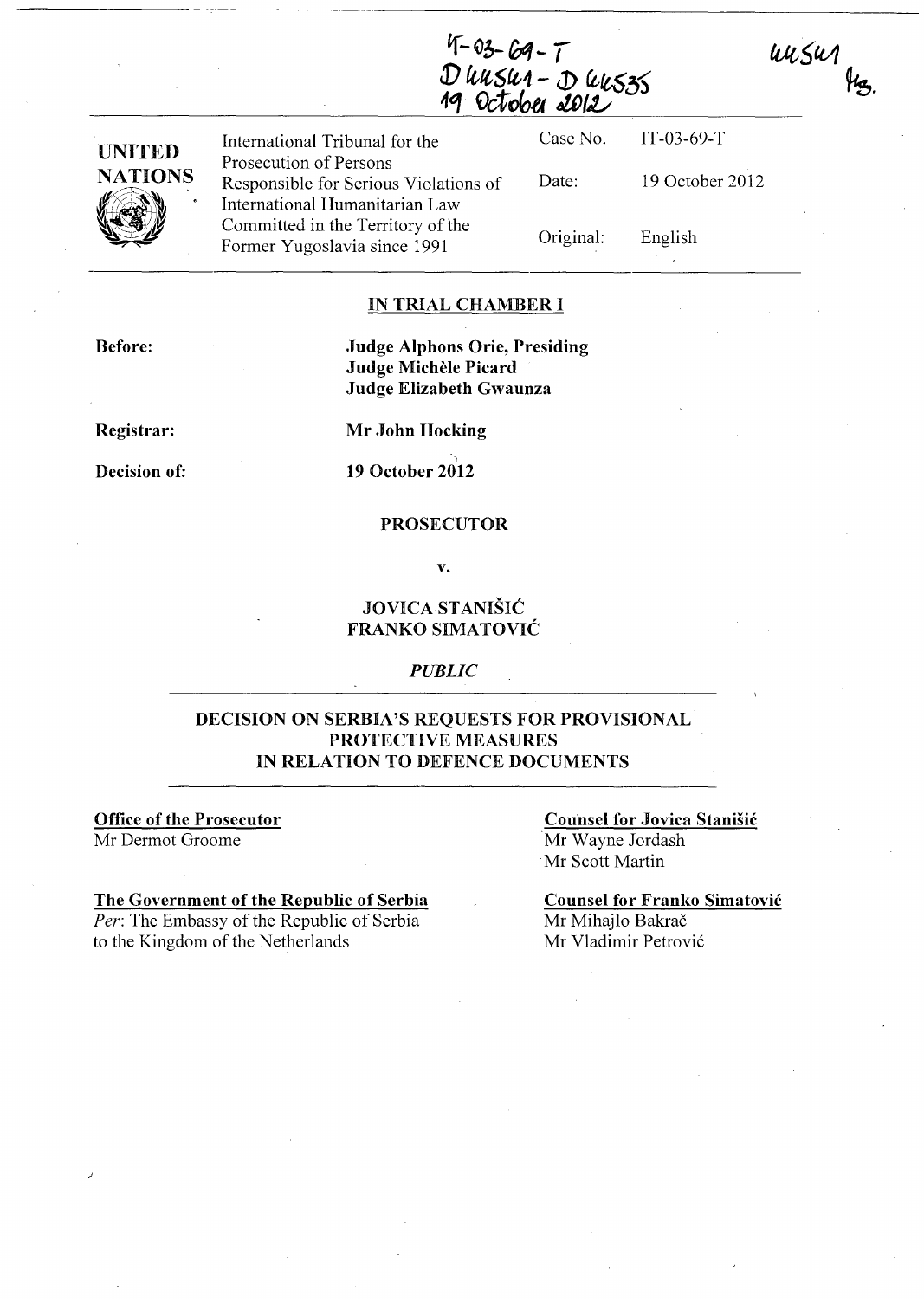# **I. PROCEDURAL HISTORY AND SUBMISSIONS**

#### $(i)$  Requests in relation to documents in the possession of the Stanisic Defence

1. On 20 June and 3 July 2012, the Republic of Serbia ("Serbia") requested provisional protective measures in relation to a total of 34 documents in the possession of the Stanistic Defence ("Defence") which had originated from the Serbian State Security Agency ("BIA") and the I authenticity of which Serbia had confirmed at least to a high degree of probability ("Request of 20 June 2012" and "Request of 3 July 2012", respectively).<sup>1</sup> Serbia requested to be provided an . opportunity to make further submissions upon notification by the Defence of its intention to use the documents in the proceedings and that the documents be provisionally admitted under seal and used only in closed session pending a final decision by the Chamber.<sup>2</sup>

2. On 2 July 2012, the Prosecution responded to the Request of 20 June 2012, objecting on the basis that Serbia lacked standing to request protective measures under Rule 54 *bis* of the Tribunal's Rules of Procedure and Evidence ("Rules") in relation to the 30 documents subject to the request, because Serbia had not provided them to the Defence.<sup>3</sup>

3. On 5 July 2012, Serbia filed a reply, reiterating its request for provisional protective measures.<sup>4</sup> Serbia argued that it has standing to request protective measures for documents originating from its archive which it confirms have a high probability of authenticity.<sup>5</sup> Serbia pointed out that public use of documents can jeopardize national security interests regardless of how the parties obtained them and submitted that Rule 54 *bis* of the Rules exists to protect the national security interests of States which cooperate with the Tribunal.<sup>6</sup> Serbia further submitted that it has cooperated with the Tribunal in good faith and that it would have provided these documents voluntarily, had the documents not previously been taken from its archives.<sup>7</sup> Serbia contended that depriving a State of standing to request protective measures where documents are

Reply, paras 12, 15.

The Republic of Serbia's Request for Protective Measures for Thirty Documents in the Possession of the Defence Team of the Accused Jovica Stanišić, 20 June 2012 (Confidential); The Republic of Serbia's Request for Protective Measures for Four Documents in the Possession of the Defence Team of the Accused Jovica Stanisi6, 3 July 2012 (Confidential).

 $\overline{2}$ Request of 20 June 2012, paras 7-9; Request of 3 July 2012, paras 7-9.

 $\overline{\mathbf{3}}$ Prosecution Response to the Republic of Serbia's Request for Protective Measures for Thirty Documents in the Possession of the Defence Team of the Accused Jovica Stanišić, 2 July 2012 (Confidential), paras 2, 6.

 $\overline{4}$ The Republic of Serbia's Response to the Prosecution's Motion from 2 July 2012 regarding Serbia's Request for Protective Measures for Thirty Documents In the Possession of the Defence Team of the Accused Jovica Stanišić, 5 July 2012 (Confidential) ("Reply"), paras 3-4, 19.

 $\overline{\mathbf{5}}$ Reply, paras 6-9, 11.

 $6<sub>1</sub>$ Reply, paras 9,12-13.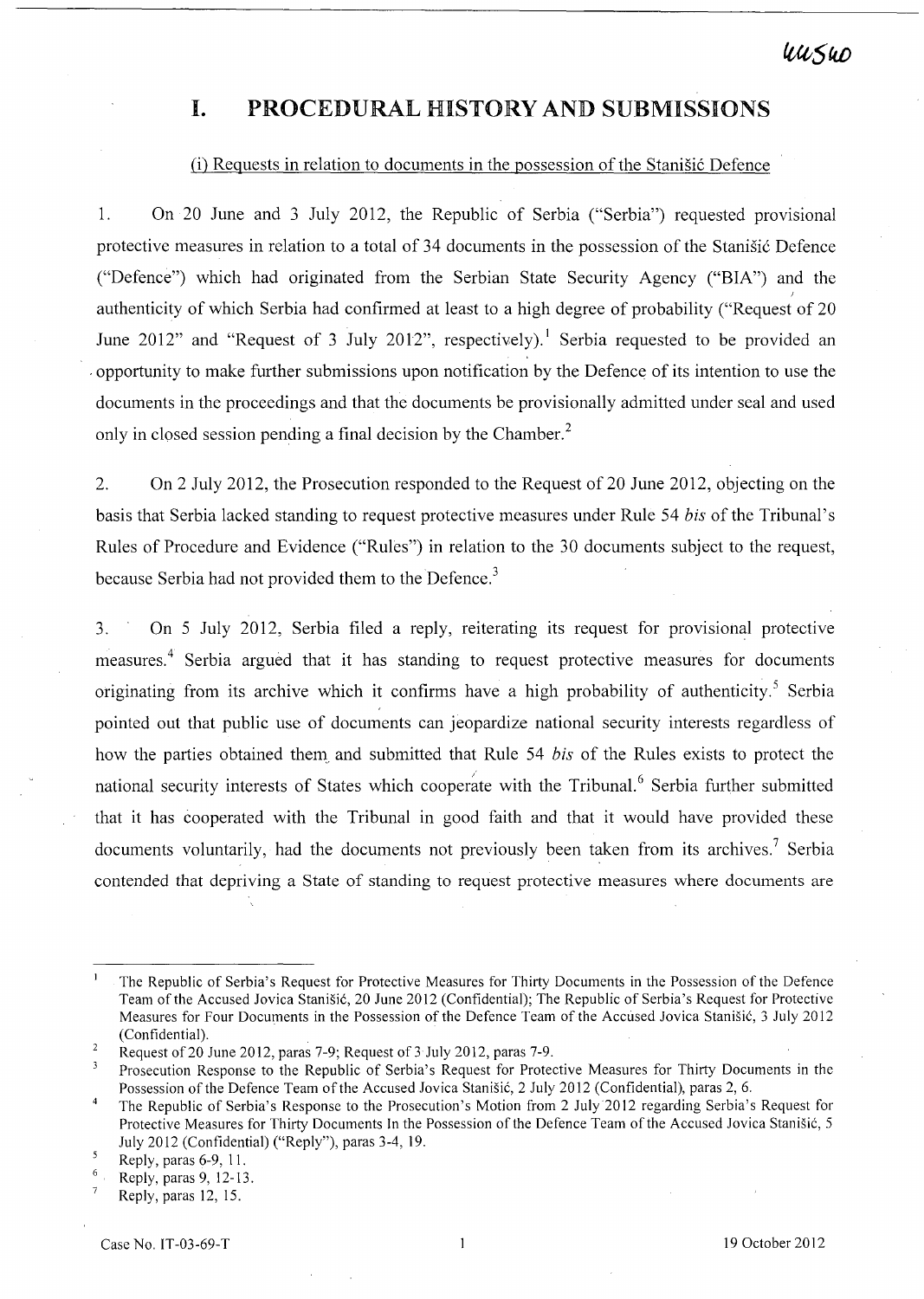obtained from its archives outside of the official channels would discourage States from acting upon requests to confirm authenticity. $8$ 

4. On 17 July 2012, the Prosecution responded to the Request of 3 July 2012, reiterating that Rule 54 *bis* of the Rules does not provide a legal basis for requesting protective measures for documents which were not provided by a State.<sup>9</sup> The Prosecution deferred to the Chamber's discretion as to whether to grant protective measures for such documents under its inherent power to issue orders necessary for the conduct of the trial.<sup>10</sup> However, the Prosecution argued that Serbia would have to provide a stronger basis for asserting that the documents originated from its archives instead of relying on general factors as indicia of authenticity (such as seals, log numbers, stamps, or signatures).<sup>11</sup> According to the Prosecution, protective measures could be appropriate where Serbia can confirm that an additional copy of the document exists in its archives or where the document's markings suggest authenticity and it is referenced in a logbook in Serbia's archives.<sup>12</sup> The Prosecution requested that the Chamber either deny the Request of 3 July 2012, or deny it without prejudice and require Serbia to provide additional details on the authenticity of the documents. $^{13}$ 

### (ii) Request in relation to documents provided to the Defence

5. On 3 July 2012, Serbia requested provisional protective measures in relation to eleven documents it had provided to the Defence.<sup>14</sup> Serbia requested to be provided an opportunity to make further submissions upon notification by the Defence of its intention to use the documents in the proceedings and that the documents be provisionally admitted under seal and used only in closed session pending a final decision by the Chamber.<sup>15</sup>

6. On 17 July 2012, the Prosecution responded, not opposing the request. <sup>16</sup>

 $\boldsymbol{8}$ Reply, paras 10, 15.

<sup>&</sup>lt;sup>9</sup> Prosecution Response to the Republic of Serbia's Request for Protective Measures for Four Documents in the Possession of the Defence Team of the Accused Jovica Stanisic, 17 July 2012 (Confidential) ("Response of 17 July 2012"), paras 5-7.

<sup>&</sup>lt;sup>10</sup> Response of 17 July 2012, para. 8.<br><sup>11</sup> Penonse of 17 July 2012, paras. 9.

<sup>&</sup>lt;sup>11</sup> Response of 17 July 2012, paras 9-11.

<sup>&</sup>lt;sup>12</sup> Response of 17 July 2012, para. 11.<br><sup>13</sup> Response of 17 July 2012, para. 13.

<sup>&</sup>lt;sup>13</sup> Response of 17 July 2012, para. 13.<br><sup>14</sup> The Bopyblic of Sorbic's Boquest for

<sup>14</sup> The Republic of Serbia's Request for Protective Measures for 11 Documents Provided to the Defence Team of the Accused Jovica Stanisic, 3 July 2012 (Confidential) ("Second Request of 3 July 2012").

<sup>&</sup>lt;sup>15</sup> Second Request of 3 July 2012, paras  $5, 7$ .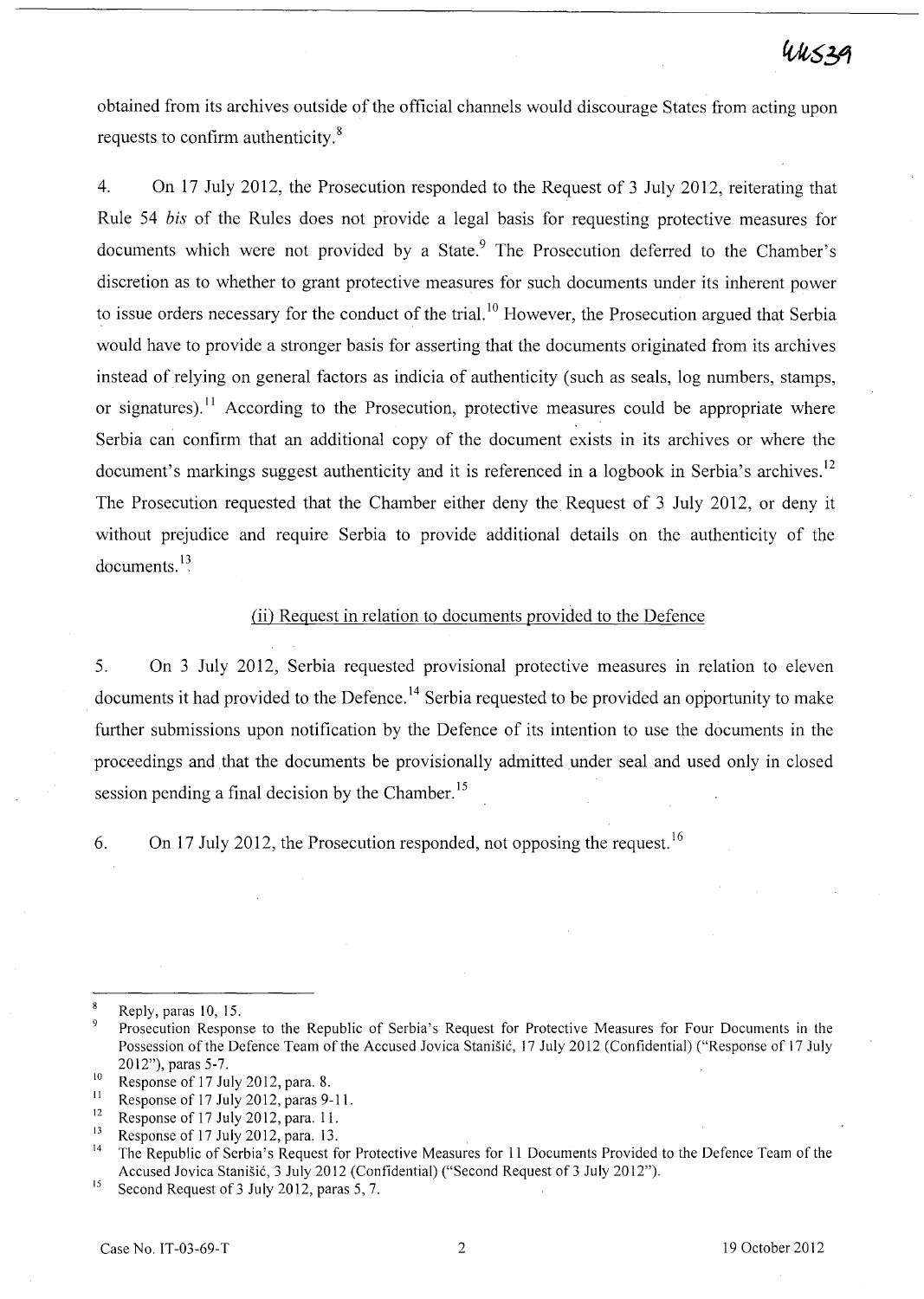# **11. APPLICABLE LAW**

7. Article 20 (4) of the Tribunal's Statute ("Statute") and Rule 78 of the Rules provide that hearings and proceedings at the Tribunal shall be held in public unless otherwise provided.

8. Rule 54 *bis* of the Rules reads, in relevant part:

"Orders Directed to States for the Production of Documents

- CA) A party requesting an order under Rule 54 that a State produce documents or information shall apply in writing to the relevant Judge or Trial Chamber [ ... ]
- $(F)$  The State, if it raises an objection  $[...]$  on the grounds that disclosure would prejudice its national security interests, shall file a notice of objection [...]. In its notice of objection the State:
	- (i) shall identify, as far as possible, the basis upon which it claims that its national security interests will be prejudiced; and
	- (ii) may request the Judge or Trial Chamber to direct that appropriate protective measures be made for the hearing of the objection, including in particular: [ ... ]
		- (b) allowing documents .to be submitted in redacted form, accompanied by an affidavit signed by a senior State official explaining the reasons for the redaction [...]
- (l) An order under this Rule may provide for the documents or information in question to be produced by the State under appropriate arrangements to protect its interests".

9. In *Prosecutor* v. *Milosevic,* the Appeals Chamber held that a Trial Chamber has implicit authority pursuant to Article 29 of the Statute and Rules 39 and 54 *bis* of the Rules to direct the application of appropriate protective measures to documents produced by a State, whether voluntarily or pursuant to an order of the Trial Chamber, in the interests of protecting a State's demonstrated national security interests.<sup>17</sup> The Appeals Chamber held that the Rules had been intentionally drafted to incorporate safeguards for the protection of certain State interests in order to encourage the fulfilment of States' obligations under the Tribunal's Statute and Rules.<sup>18</sup>

10. Rule 54 of the Rules provides, in relevant part, that a Trial Chamber may issue such orders as may be necessary for the conduct of the trial.

<sup>&</sup>lt;sup>16</sup> Prosecution Response to the Republic of Serbia's Request for Protective Measures for 11 Documents Provided to the Defence Team of the Accused Jovica Stanisic, 17 July 2012 (Confidential), para. 2.

<sup>17</sup>*Prosecutor* v. *Slobodan Milosevic,* Case No. IT-02-54-ARI08bis.2, Decision on Serbia and Montenegro's Request for Review, 20 September 2005 (Confidential) *("Milosevic* Decision"), paras 1 0-12.

<sup>&</sup>lt;sup>18</sup> Milošević Decision, paras 10-11.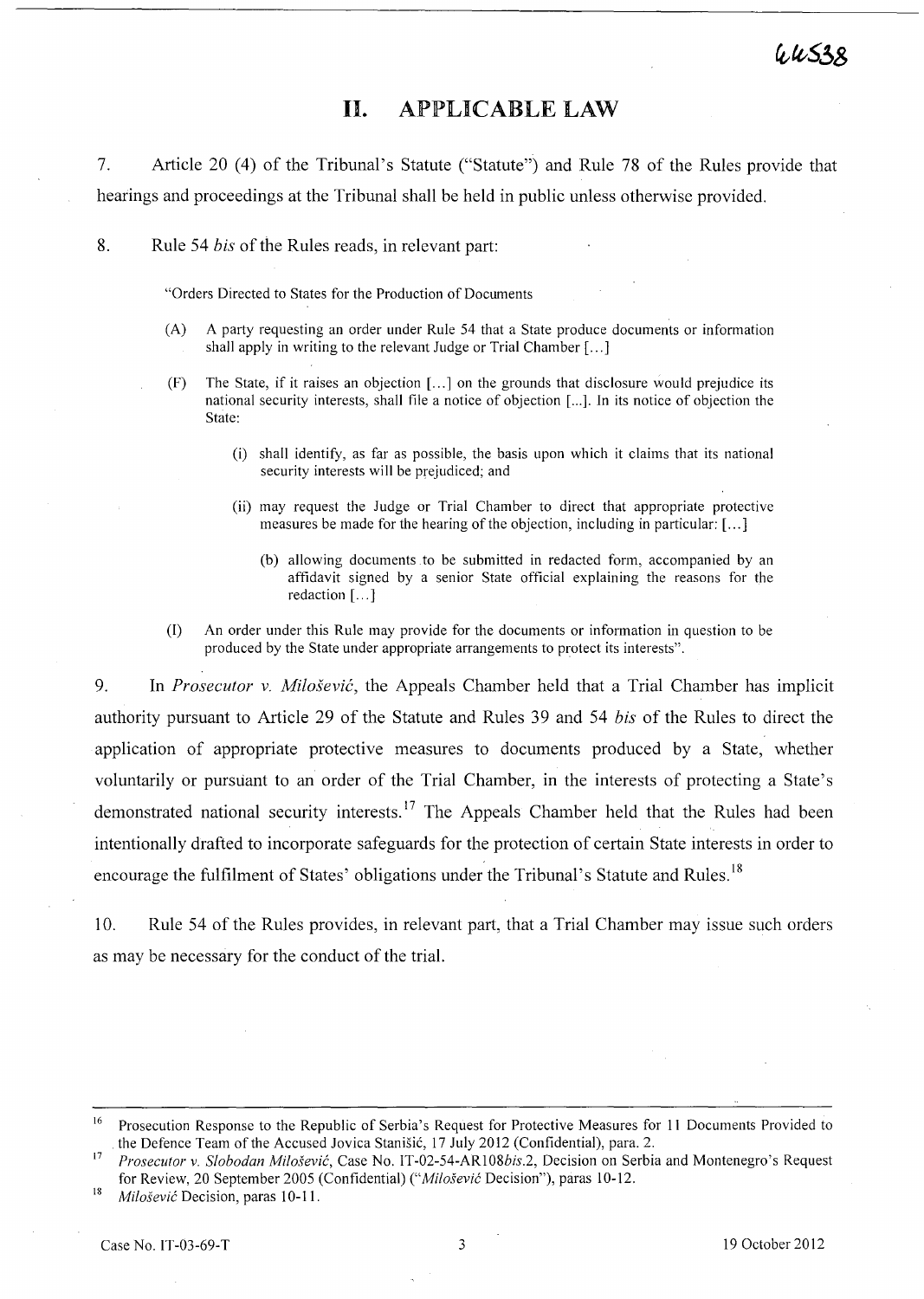## Ill. DISCUSSION

11. Serbia requests provisional protective measures for certain documents pending notification of their use during the proceedings ("Requests for Provisional Protective Measures"). Serbia provided a number of these documents to the Defence voluntarily. Serbia's standing to request protective measures in relation to these documents is not in dispute.

12. The remainder of the documents are in the possession of the Defence and were not provided by Serbia. The Prosecution objects that Serbia does not have standing to request provisional protective measures for these documents under Rule 54 *bis* of the Rules.

13. Pursuant to Rule 54 *bis* of the Rules, a Chamber may direct appropriate protective measures to documents produced by a State pursuant to an order of the Chamber. The Appeals Chamber has held that a Chamber may also order protective measures pursuant to Rule 54 *bis* in relation to documents produced by a State voluntarily.

14. Neither Rule 54 *bis* of the Rules, nor the Appeals Chamber case law cited above explicitly provide for protective measures for documents not provided by a State. Nevertheless, per Appeals Chamber case law, the Chamber understands the Rules to incorporate safeguards for the protection of certain State interests in order to encourage the fulfilment of States' obligations to cooperate with the Tribunal under Article 29 of the Statute.

15. Public disclosure of a document containing sensitive information can jeopardise a State's national security interests irrespective of the origins of that document or the manner in which it was provided to the parties. As a result, a State may be able to demonstrate that public disclosure of a document which it did not provide would jeopardise its national security interests. In such cases, denying a State standing to request protective measures and disclosing the document publicly would disregard the safeguards for the protection of certain State interests incorporated in the Rules and discourage States from cooperating with the Tribunal, including from confirming the origins or authenticity of documents containing sensitive information. For these reasons, the Chamber concludes that pursuant to Rule 54 *bis* of the Rules, it may direct appropriate protective measures to documents not provided by a State, in the interests of protecting a State's demonstrated national security interests.

16. However, the Chamber notes that the effect of any such protective measures ordered pursuant to Rule 54 *bis* of the Rules may be limited. An order for protective measures under Rule *54 bis* of the Rules is necessarily limited to the context of the Tribunal proceedings. For instance, a

 $4453 +$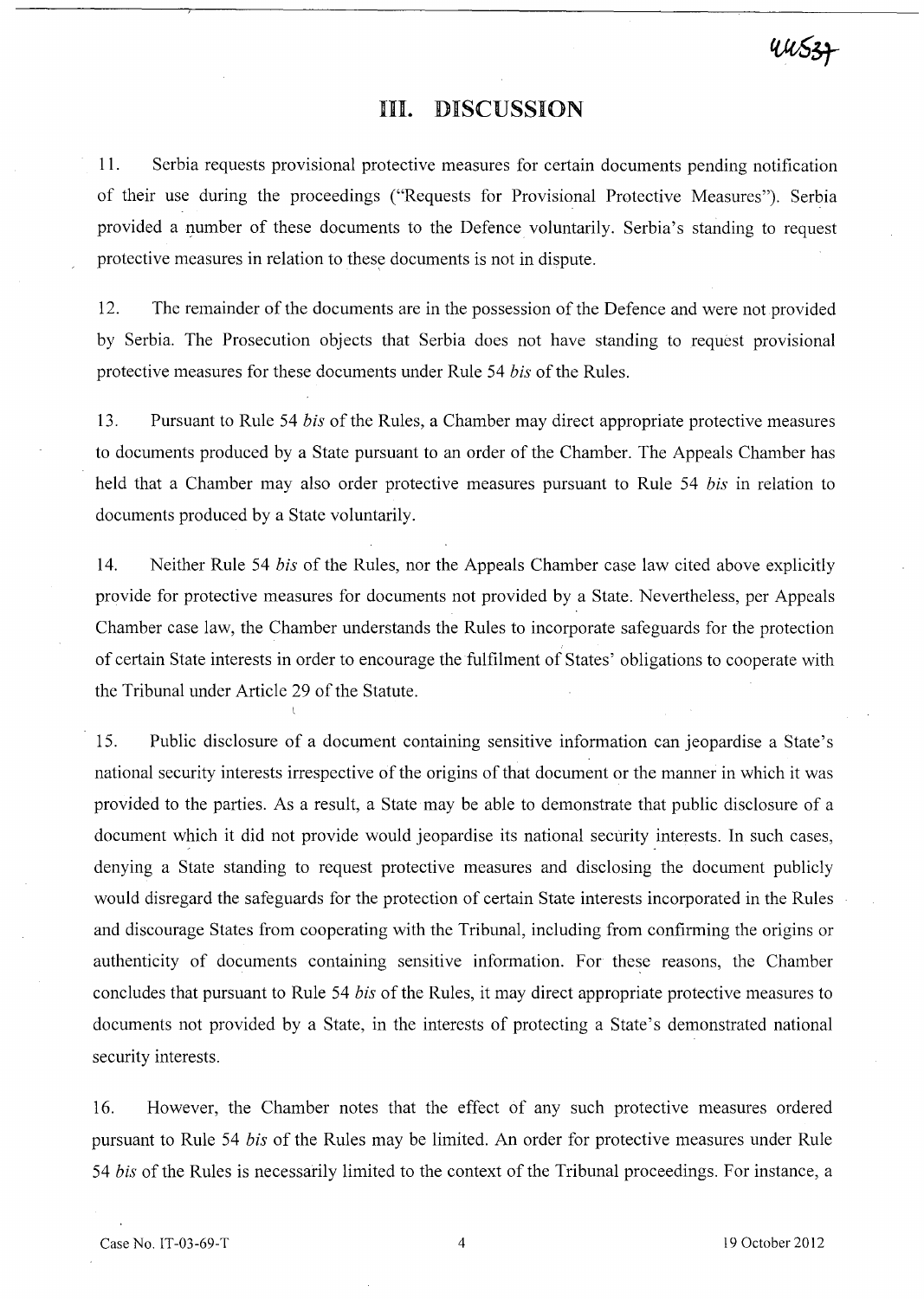# $44536$

Chamber may order that a document be placed under seal and be used only in private or closed session. A party to the proceedings who publicly discloses the document would be in breach of the Chamber's orders. When a State requests protective measures for documents provided to the parties by a source other than that State, protective measures ordered by the Chamber may not necessarily protect against public disclosure by the source, who possesses the documents, having obtained them outside of the context of Tribunal proceedings, and who may not be aware of the Chamber's orders. Such public disclosure and the manner in which that source obtained the documents would primarily be an issue to be resolved between the State and that source.

17. Finally, the issue of whether a document originated from a State may be a factor in determining whether public disclosure thereof would in fact affect that State's national security interests. However, the issue is not determinative of a State's standing to request provisional protective measures. Consequently, the Chamber will not request further information from Serbia in this respect at this stage and finds that Serbia may request protective measures for these documents.

18. As per the ongoing practice in the present case, the Chamber expects the parties to request provisional private session when using any documents in court,which are subject to a pending or prospective request for protective measures and to request, when tendering such documents, that they are provisionally placed under seal.

## IV. DISPOSITION

19. For the foregoing reasons, pursuant to Rules 54 and 54 *bis* of the Rules, the Chamber

GRANTS Serbia's Requests for Provisional Protective Measures, in part;

REMINDS the parties to request provisional private session when using any documents in court which are subject to a pending or prospective request for protective measures and to request, when tendering such documents, that they are provisionally placed under seal and INSTRUCTS the parties to apply this approach to the documents subject to Serbia's Requests for Provisional Protective Measures ("Documents");

INSTRUCTS the parties to notify Serbia of which of the Documents they have used in court or tendered into evidence within two weeks of the date of filing of this decision (insofar as they have not already done so);

INVITES Serbia to file reasoned requests for protective measures within three weeks of having received such notification from the parties;